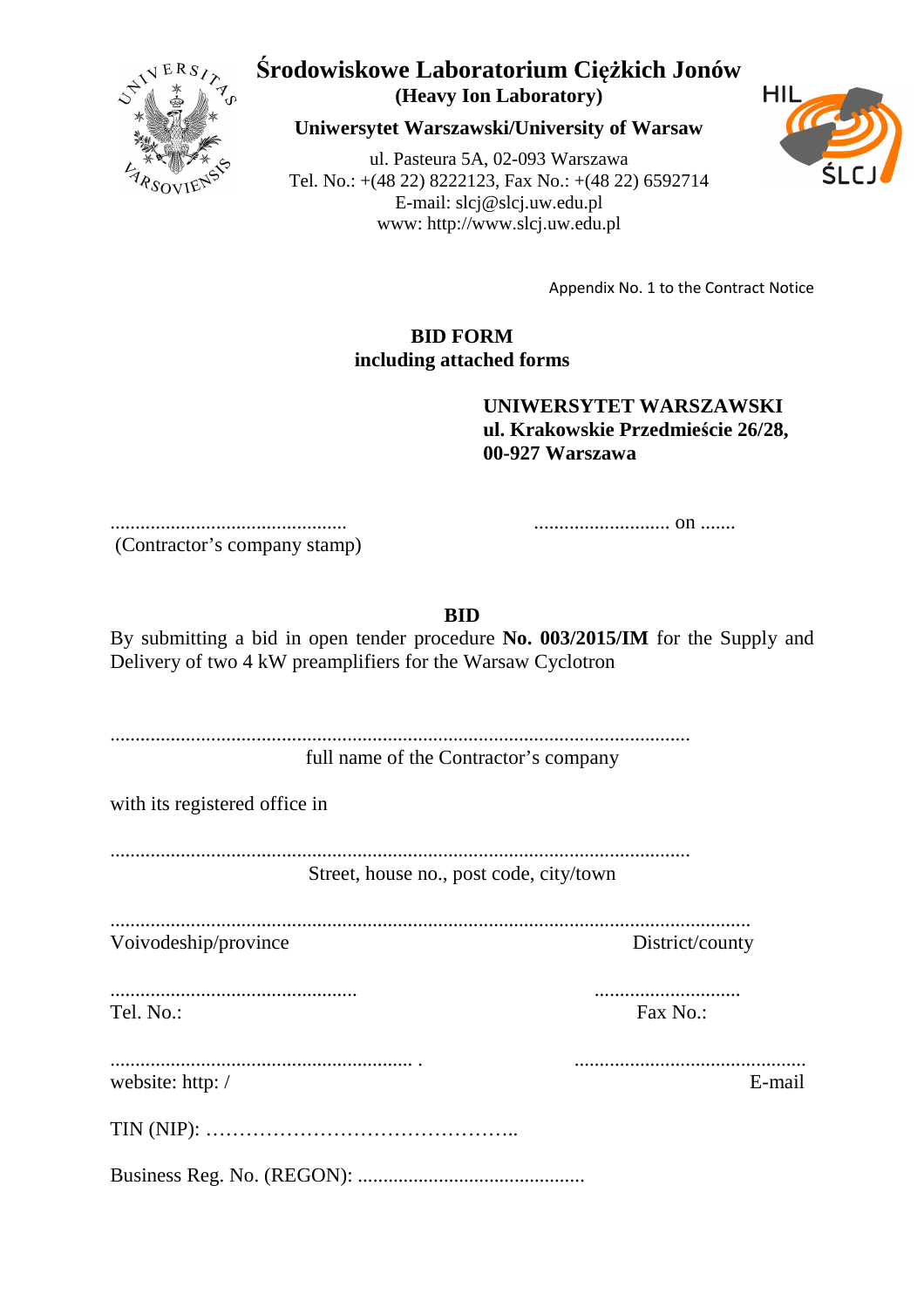

## Środowiskowe Laboratorium Ciężkich Jonów (Heavy Ion Laboratory)

Uniwersytet Warszawski/University of Warsaw

ul. Pasteura 5A, 02-093 Warszawa Tel. No.: +(48 22) 8222123, Fax No.: +(48 22) 6592714 E-mail:  $slcj@slcj.uw.edu.pl$ www: http://www.slcj.uw.edu.pl



Names, surnames and positions of persons authorized to represent the Contractor

registered with a VAT number,

having read the Contract Notice and pursuant to the requirements set out therein we shall declare that we submit this bid to:

• Perform the subject-matter of the contract

| of which |
|----------|
|          |
|          |
|          |
|          |

Description of technical parameters shall be provided in Appendix No. 1 to the Bid Form

- The price offered in our bid shall include all expected costs of performing the contract.
- The deadline (period) for the completion of the subject-matter of the contract: no later than by 8 January 2016
- date of signing the unqualified acceptance certificate of the subject-matter hereof.
- date of signing the unqualified acceptance certificate of the subject-matter hereof.
- The time to repair a failure preventing the operation of the subject-matter of the
- We shall declare that the offered equipment meets European safety requirements, is brand new and has never been used before.